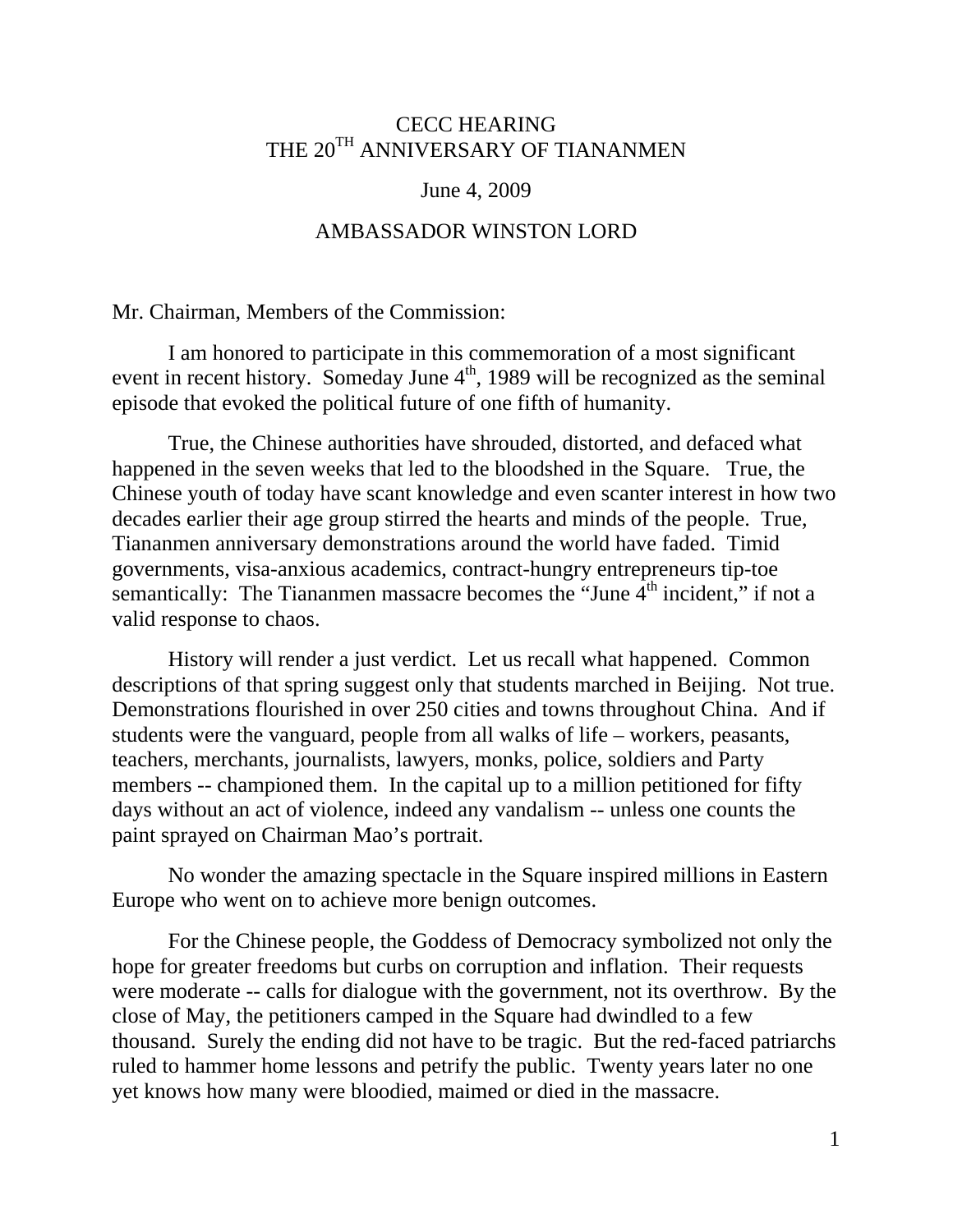Meanwhile, the Party drew firm conclusions.

First, maintain a united Politburo on sensitive issues. So far, success.

Second, nip demonstrations in the bud. Despite a couple hundred per day by even official count, the authorities have contained and isolated them.

Third, gain legitimacy through prosperity and nationalism. Economic reforms accelerated after the massacre. To China's credit, the standard of living has risen continually and dramatically. The Yuan, not Marxism and Maoism, is the ideological glue. So too is nationalism which innately goes hand in hand with China's rise in the world.

Finally, control the media. Here, too, the government has kept the lid on, screwing it tight on delicate topics. Still, media outlets press the envelope. And the internet and the cell phone haunt the Party most. For every new censor, there are dueling bloggers and hackers. Today, their weapons are humorous double entendres. Tomorrow, what?

To date, therefore, Beijing defies history – the emerging middle class and elites eschew politics, content to follow the Party's lead. The only checks and balances they hanker to expand are those held by their banks. Ironically, the most disaffected today are the peasants and workers.

Evidently no Tiananmens lurk around the corner. But I've learned my lesson on predicting China's future. In 1989, I was overly optimistic, if not naïve, about political reform. The depressing record of repression and human rights violations since then is amply documented by this Commission, the State Department and international monitors. The grieving parents of Tiananmen, still harassed, still seek answers. The grieving parents of Sichuan now suffer the identical fate.

Nevertheless, I remain convinced that China will move toward greater transparency and liberty -- not as a concession to the West but as the proven route to a brighter future. The rule of law, a thriving civil society, the accountability of officials, freedom of the media and expression would serve Beijing's own stated goals: economic growth, political stability, the control of pollution and corruption, the improvement of ties with Taiwan and the United States, the heightening of its stature in the world.

How fast, how smooth, how democratic – who can predict?

No doubt only Chinese can determine China's fate.